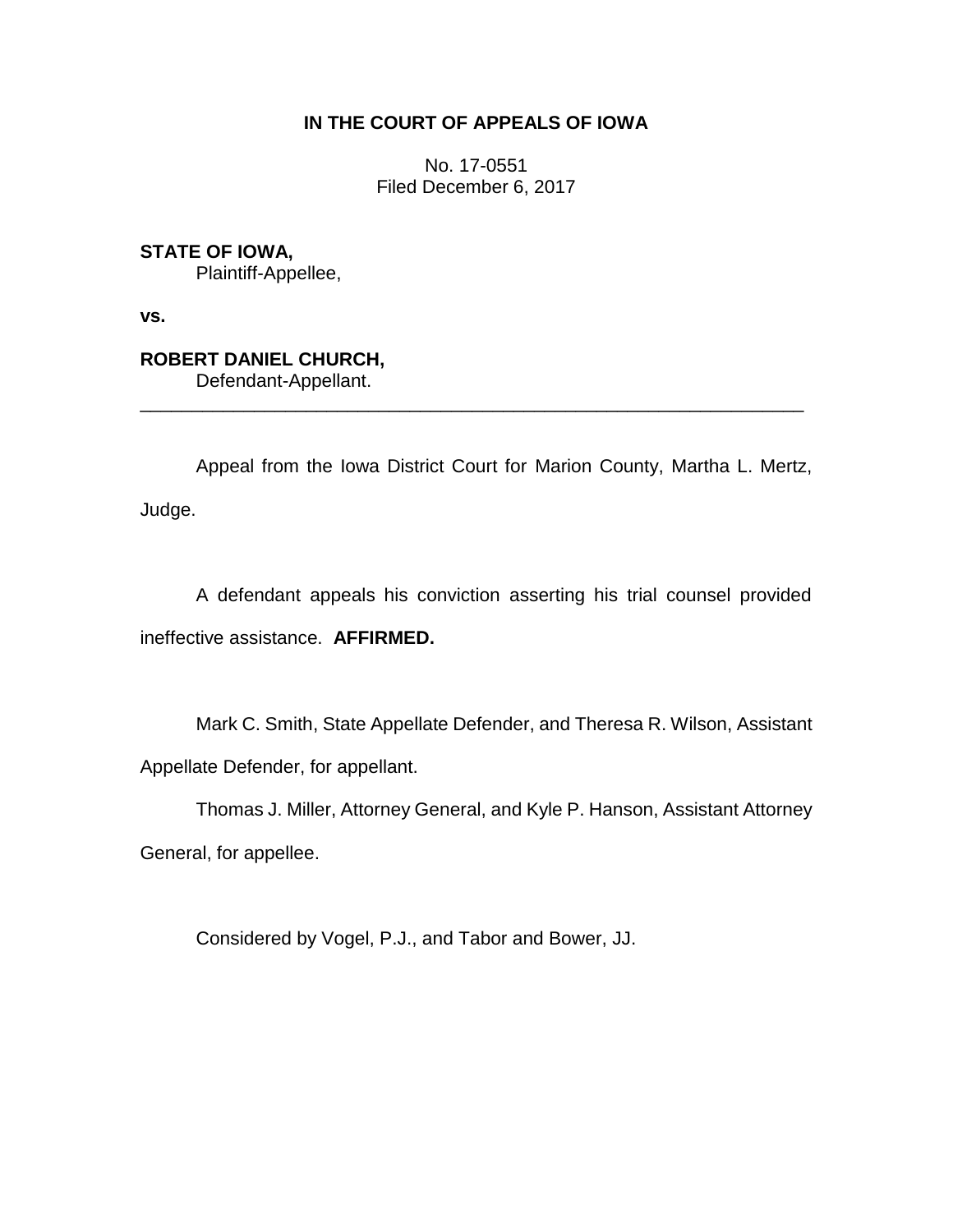## **VOGEL, Presiding Judge.**

Robert Church appeals following his guilty pleas to assault with the intent to commit sexual abuse and possession of marijuana. *See* Iowa Code §§ 124.401(5), 709.11 (2016). He asserts his counsel provided ineffective assistance by permitting him to plead guilty when he had not been informed regarding various consequences of his guilty plea. Specifically, he claims trial counsel misinformed him of the duration of his obligation to register with the sex offender registry, counsel failed to inform him of the special sentence applicable to the assault conviction or that the sentences for both offenses could have been run consecutively, and counsel failed to ensure the written guilty plea form for the possession charge advised him of the penalties for that offense. The State asserts the record is inadequate on direct appeal to address these claims, asking us to preserve them for postconviction relief.

Church acknowledges that no motion in arrest of judgment was filed in this case, so he raises these challenges to his guilty pleas through the lens of ineffective-assistance of counsel. *State v. Straw*, 709 N.W.2d 128, 133 (Iowa 2006) (noting a challenge to a guilty plea is not barred "if the failure to file a motion in arrest of judgment resulted from ineffective assistance of counsel"). To prove his ineffective-assistance claim, Church must prove counsel failed to perform an essential duty and the failure resulted in prejudice. *See id*. The prejudice burden requires proof "there is a reasonable probability that, but for counsel's errors, he or she would not have pleaded guilty and would have insisted on going to trial." *Id.* When an ineffective-assistance claim is made on direct appeal, we must first determine whether the record is adequate to address the claim made. *State v.* 

2